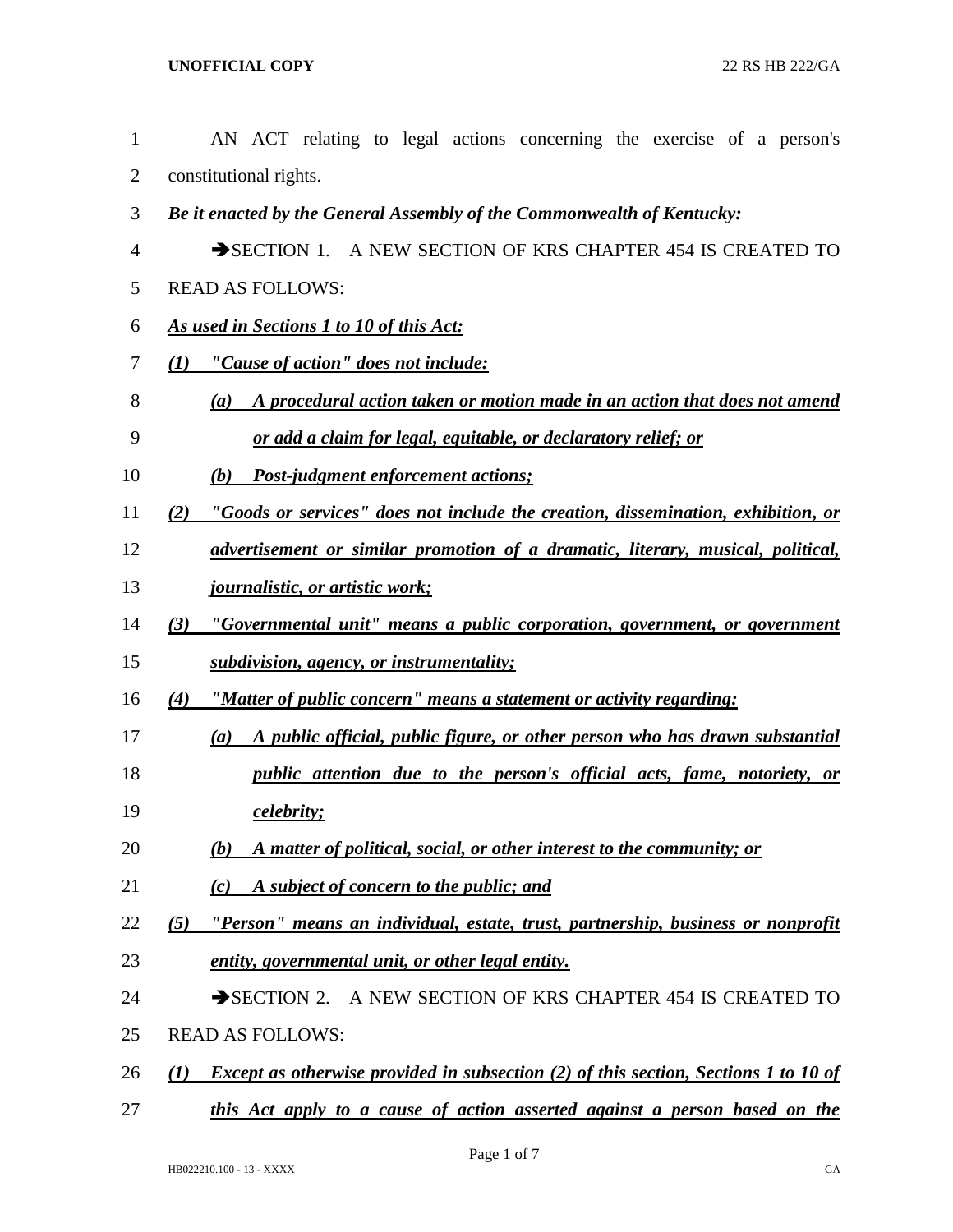| 1              | person's:                                                                                        |
|----------------|--------------------------------------------------------------------------------------------------|
| $\overline{2}$ | Communication in a legislative, executive, judicial, administrative, or other<br>(a)             |
| 3              | governmental proceeding;                                                                         |
| 4              | Communication on an issue under consideration or review in a legislative,<br>(b)                 |
| 5              | executive, judicial, administrative, or other governmental proceeding; or                        |
| 6              | Exercise of the right of freedom of speech or of the press, the right to<br>(c)                  |
| 7              | assemble or petition, or the right of association, as guaranteed by the United                   |
| 8              | States Constitution or Kentucky Constitution, on a matter of public                              |
| 9              | concern.                                                                                         |
| 10             | <b>Except as provided in paragraph (b) of this subsection, Sections 1 to 10 of</b><br>(2)<br>(a) |
| 11             | <i>this Act shall not apply to a cause of action asserted:</i>                                   |
| 12             | 1.<br>Against a governmental unit or an employee or agent of a                                   |
| 13             | governmental unit acting or purporting to act in an official capacity;                           |
| 14             | 2.<br>By a governmental unit or an employee or agent of a governmental                           |
| 15             | unit acting in an official capacity to enforce a law to protect against                          |
| 16             | <u>an imminent threat to public health or safety;</u>                                            |
| 17             | 3.<br>Against a person primarily engaged in the business of selling or                           |
| 18             | <u>leasing goods or services if the cause of action arises out of a</u>                          |
| 19             | communication or lack of communication related to the person's sale                              |
| 20             | or lease of the goods or services;                                                               |
| 21             | Against a person named in a civil suit brought to establish or declare<br>4.                     |
| 22             | real property possessory rights, use of real property, recovery of real                          |
| 23             | property, quiet title to real property, or other claims relating to real                         |
| 24             | <i>property;</i>                                                                                 |
| 25             | Seeking recovery for bodily injury, wrongful death, or survival, or to<br>5.                     |
| 26             | statements made regarding that legal action;                                                     |
| 27             | Under the Kentucky Insurance Code or arising out of an insurance<br>6.                           |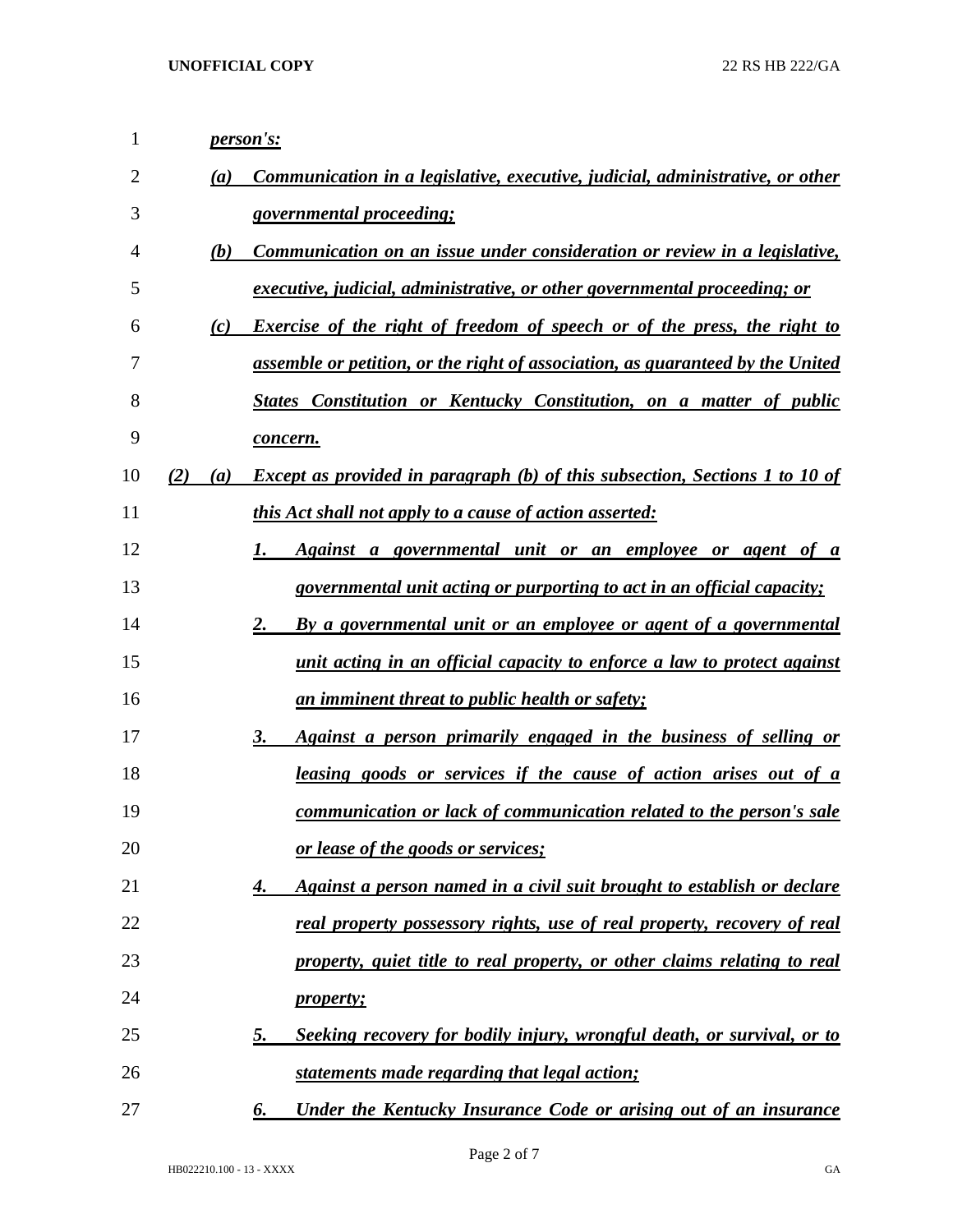| 1              | contract;                                                                           |
|----------------|-------------------------------------------------------------------------------------|
| $\overline{2}$ | <b>Based on a common law fraud claim;</b><br>7.                                     |
| 3              | 8.<br><b>Under KRS Chapters 401 to 407;</b>                                         |
| $\overline{4}$ | 9.<br>Under KRS Chapter 337, 338, 339, 342, 344, or 345, including claims           |
| 5              | of negligent supervision, retention, or infliction of emotional distress;           |
| 6              | wrongful discharge in violation of public policy; whistleblowing,                   |
| 7              | including KRS 61.101 to 61.103; or enforcement of employee rights                   |
| 8              | <i>under civil service, collective bargaining, or handbooks and policies;</i>       |
| 9              | $\mathbf{r}$                                                                        |
| 10             | 10.<br>Under the Kentucky Consumer Protection Act, KRS 367.110 to                   |
| 11             | 367.300.                                                                            |
| 12             | Sections 1 to 10 of this Act apply to a cause of action asserted under<br>(b)       |
| 13             | <i>paragraph (a) of this subsection when the cause of action is:</i>                |
| 14             | An action against a person arising from any act of that person,<br>1.               |
| 15             | whether public or private, related to the gathering, receiving, posting,            |
| 16             | or processing of information for communication to the public,                       |
| 17             | whether or not the information is actually communicated to the                      |
| 18             | <i>public, for the creation, dissemination, exhibition, or advertisement or</i>     |
| 19             | other similar promotion of a dramatic, literary, musical, political,                |
| 20             | <i>journalistic, or otherwise artistic work, including audio-visual work</i>        |
| 21             | regardless of the means of distribution, a motion picture, a television             |
| 22             | or radio program, or an article published in a newspaper, Web site,                 |
| 23             | magazine, or other platform, no matter the method or extent of                      |
| 24             | distribution; or                                                                    |
| 25             | 2.<br>An action against a person related to the communication, gathering,           |
| 26             | <i>receiving</i> , <i>posting</i> , <i>or processing of consumer opinions</i><br>or |
| 27             | commentary, evaluation of consumer complaints, or reviews or ratings                |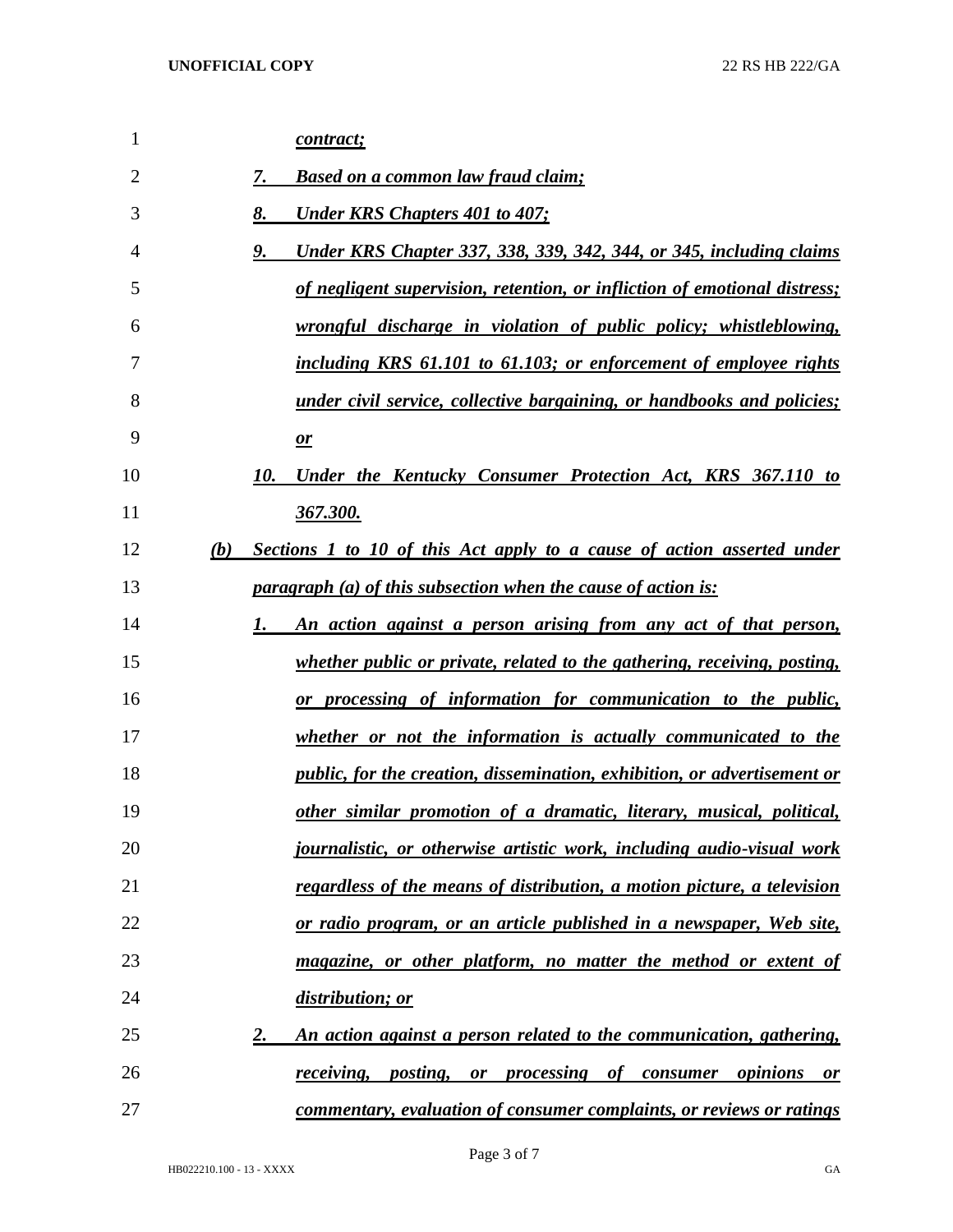| 1              | of businesses.                                                                                      |
|----------------|-----------------------------------------------------------------------------------------------------|
| $\overline{2}$ | A NEW SECTION OF KRS CHAPTER 454 IS CREATED TO<br>$\rightarrow$ SECTION 3.                          |
| 3              | <b>READ AS FOLLOWS:</b>                                                                             |
| 4              | No later than sixty (60) days after a party is served with a complaint, crossclaim,                 |
| 5              | counterclaim, third-party claim, or other pleading that asserts a cause of action to                |
| 6              | which Sections 1 to 10 of this Act apply, or at a later time on a showing of good cause,            |
| 7              | the party may file a special motion for expedited relief to dismiss the cause of action in          |
| 8              | whole or in part.                                                                                   |
| 9              | SECTION 4. A NEW SECTION OF KRS CHAPTER 454 IS CREATED TO                                           |
| 10             | <b>READ AS FOLLOWS:</b>                                                                             |
| 11             | <i>Except as otherwise provided in subsections (4) to (7) of this section, on the filing</i><br>(1) |
| 12             | of a motion under Section 3 of this Act:                                                            |
| 13             | All other proceedings between the moving party and responding party,<br>(a)                         |
| 14             | including discovery and any pending hearing or motion, shall be stayed;                             |
| 15             | and                                                                                                 |
| 16             | On motion by the moving party, the court may stay a hearing or motion<br>(b)                        |
| 17             | involving another party, or discovery by another party, if the hearing or                           |
| 18             | ruling on the motion would adjudicate, or the discovery would relate to, an                         |
| 19             | issue material to the motion.                                                                       |
| 20             | A stay under subsection (1) of this section shall remain in effect until entry of an<br>(2)         |
| 21             | order ruling on the motion under Section 3 of this Act and expiration of the time                   |
| 22             | under Section 9 of this Act for the moving party to appeal the order.                               |
| 23             | <i>Except as otherwise provided in subsections (5), (6), and (7) of this section, if a</i><br>(3)   |
| 24             | party appeals from an order ruling on a motion under Section 3 of this Act, all                     |
| 25             | proceedings between all parties in the action shall be stayed. The stay shall                       |
| 26             | remain in effect until the conclusion of the appeal.                                                |
| 27             | During a stay under subsection (1) of this section, the court shall allow limited<br>(4)            |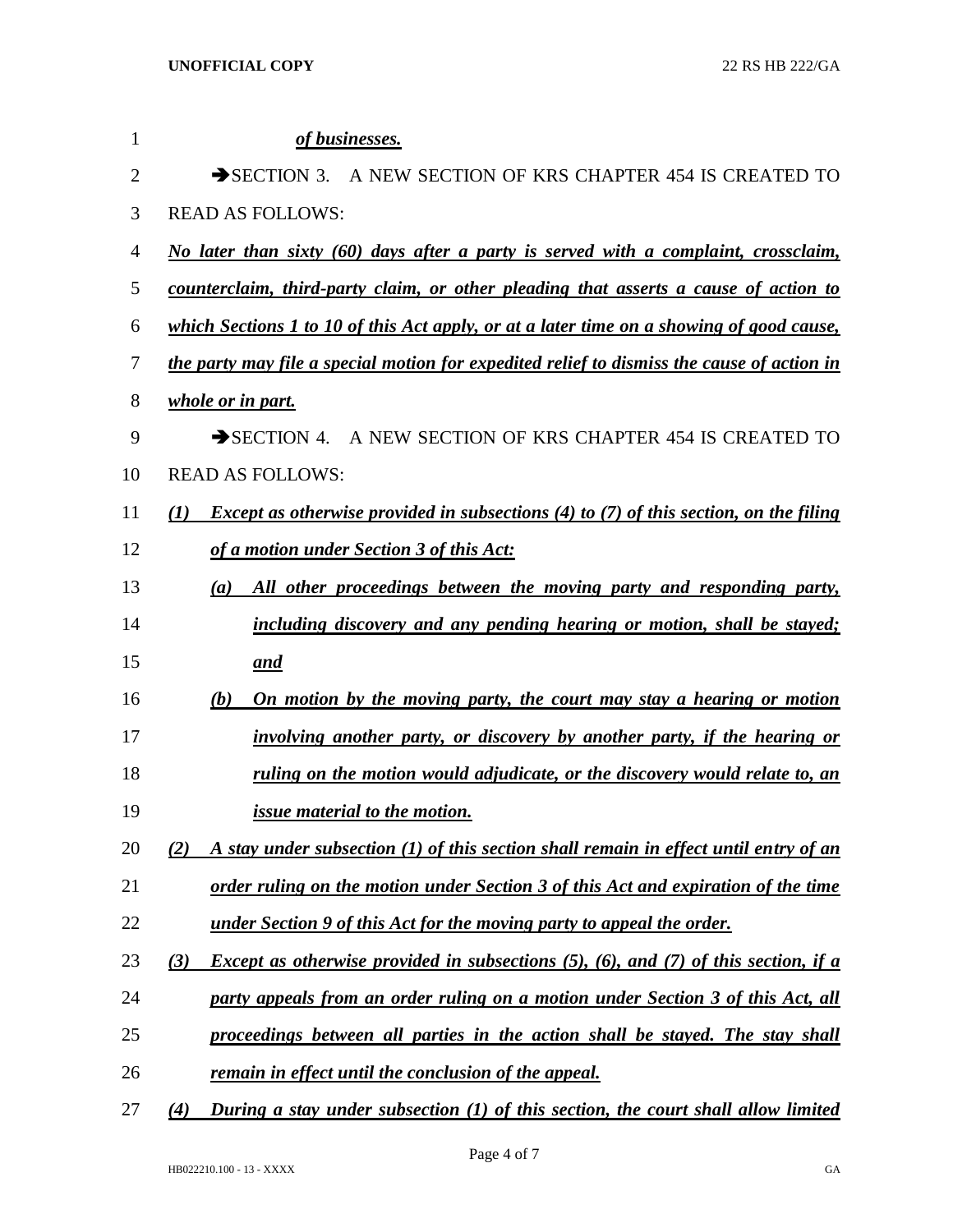## **UNOFFICIAL COPY** 22 RS HB 222/GA

| $\mathbf{1}$   | discovery if a party shows that specific information is necessary to establish                            |
|----------------|-----------------------------------------------------------------------------------------------------------|
| $\overline{2}$ | whether a party has satisfied or failed to satisfy a burden under subsection $(1)$ of                     |
| 3              | Section 7 of this Act and the information is not reasonably available unless                              |
| 4              | discovery is allowed, including but not limited to situations where a witness may                         |
| 5              | be unavailable or records may have been destroyed.                                                        |
| 6              | A motion under Section 10 of this Act for costs, attorney's fees, and expenses<br>(5)                     |
| 7              | shall not be subject to a stay under this section.                                                        |
| $8\,$          | A stay under this section shall not affect a party's ability to voluntarily dismiss a<br>(6)              |
| 9              | cause of action or part of a cause of action or a motion to sever a cause of action.                      |
| 10             | During a stay under this section, the court for good cause may hear and rule on:<br>(7)                   |
| 11             | A motion unrelated to the motion under Section 3 of this Act; and<br>(a)                                  |
| 12             | A motion seeking a special or preliminary injunction to protect against an<br>(b)                         |
| 13             | <i>imminent threat to public health or safety.</i>                                                        |
| 14             | A NEW SECTION OF KRS CHAPTER 454 IS CREATED TO<br>$\rightarrow$ SECTION 5.                                |
| 15             | <b>READ AS FOLLOWS:</b>                                                                                   |
| 16             | <b>The court shall hear a motion under Section 3 of this Act no later than sixty (60)</b><br>$\mathbf{U}$ |
| 17             | days after filing of the motion, unless the court orders a later hearing:                                 |
| 18             | To allow limited discovery under Section 4 of this Act; or<br>(a)                                         |
| 19             | For good cause shown.<br>(b)                                                                              |
| 20             | If the court orders a later hearing under subsection $(1)(a)$ of this section, the<br>(2)                 |
| 21             | court shall hear the motion under Section 3 of this Act no later than sixty (60)                          |
| 22             | days after the court order allowing limited discovery, unless the court orders a                          |
| 23             | <u>later hearing under subsection <math>(1)(b)</math> of this section, in which case the hearing</u>      |
| 24             | shall be scheduled in an expedited manner.                                                                |
| 25             | SECTION 6.<br>A NEW SECTION OF KRS CHAPTER 454 IS CREATED TO                                              |
| 26             | <b>READ AS FOLLOWS:</b>                                                                                   |

*In ruling on a motion under Section 3 of this Act, the court shall consider the*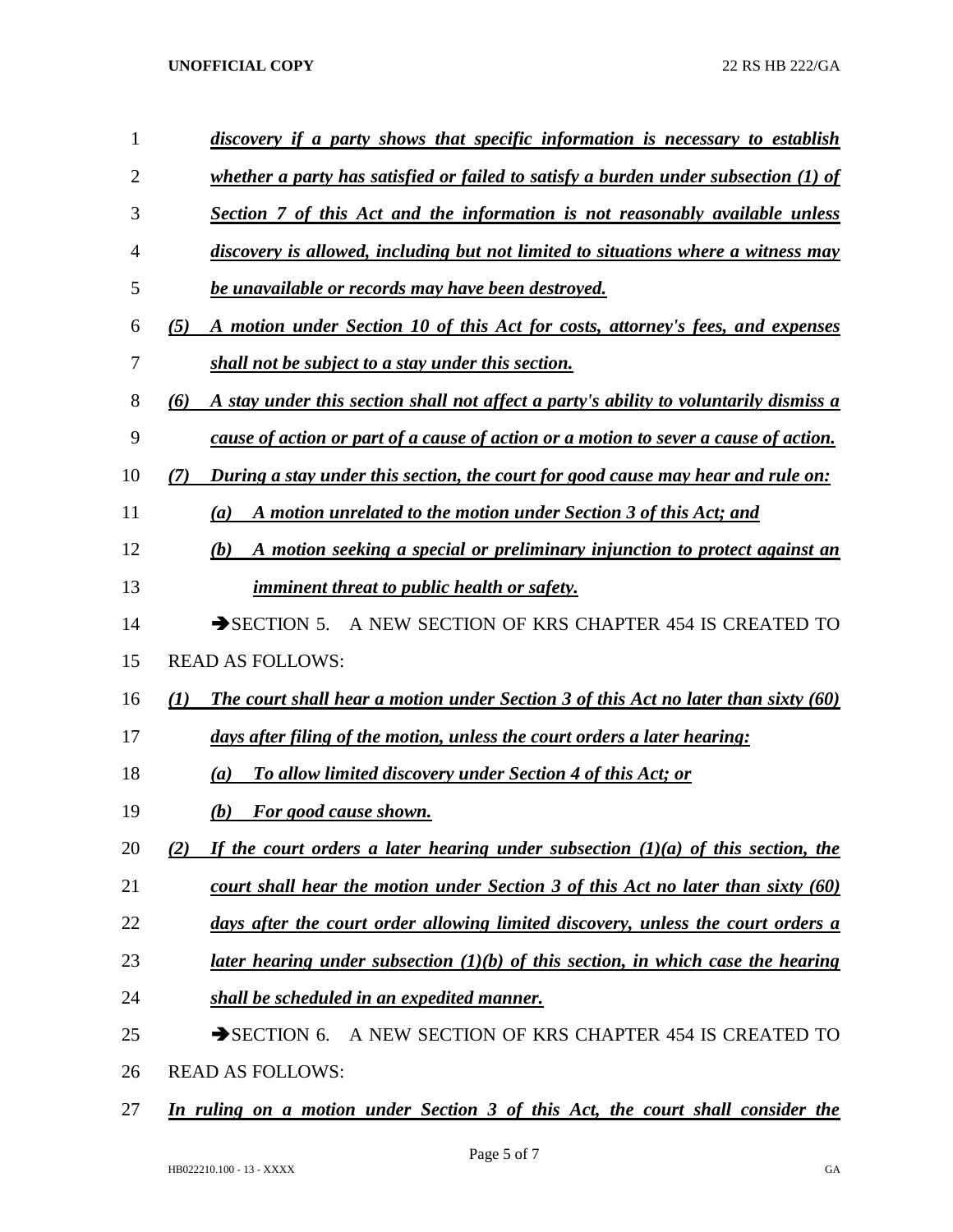**UNOFFICIAL COPY** 22 RS HB 222/GA

| $\mathbf 1$ | pleadings, the motion, any reply or response to the motion, and any evidence that could               |
|-------------|-------------------------------------------------------------------------------------------------------|
| 2           | be considered in ruling on a motion for summary judgment.                                             |
| 3           | SECTION 7. A NEW SECTION OF KRS CHAPTER 454 IS CREATED TO                                             |
| 4           | <b>READ AS FOLLOWS:</b>                                                                               |
| 5           | In ruling on a motion under Section 3 of this Act, the court shall dismiss with<br>$\mathbf{U}$       |
| 6           | <i>prejudice a cause of action, or part of a cause of action, if:</i>                                 |
| 7           | <b>The moving party establishes under subsection (1) of Section 2 of this Act</b><br>$\left(a\right)$ |
| 8           | <i>that Sections 1 to 10 of this Act apply;</i>                                                       |
| 9           | <b>The responding party fails to establish under subsection (2) of Section 2 of</b><br>(b)            |
| 10          | this Act that Sections 1 to 10 of this Act do not apply; and                                          |
| 11          | Either:<br>(c)                                                                                        |
| 12          | The responding party fails to establish a prima facie case as to each<br>I.                           |
| 13          | essential element of the cause of action; or                                                          |
| 14          | <b>The moving party establishes that:</b><br>2.                                                       |
| 15          | The responding party failed to state a cause of action upon<br>а.                                     |
| 16          | <i>which relief can be granted; or</i>                                                                |
| 17          | There is no genuine issue as to any material fact and the moving<br>b.                                |
| 18          | party is entitled to judgment as a matter of law on the cause of                                      |
| 19          | <i>action or part of the action.</i>                                                                  |
| 20          | A voluntary dismissal without prejudice of a responding party's cause of action,<br>(2)               |
| 21          | or part of a cause of action, that is the subject of a motion under Section 3 of this                 |
| 22          | Act does not affect a moving party's right to obtain a ruling on the motion and                       |
| 23          | seek costs, attorney's fees, and expenses under Section 10 of this Act.                               |
| 24          | A voluntary dismissal with prejudice of a responding party's cause of action, or<br>(3)               |
| 25          | part of a cause of action, that is the subject of a motion under Section 3 of this                    |
| 26          | Act establishes for the purpose of Section 10 of this Act that the moving party                       |
| 27          | prevailed on the motion.                                                                              |